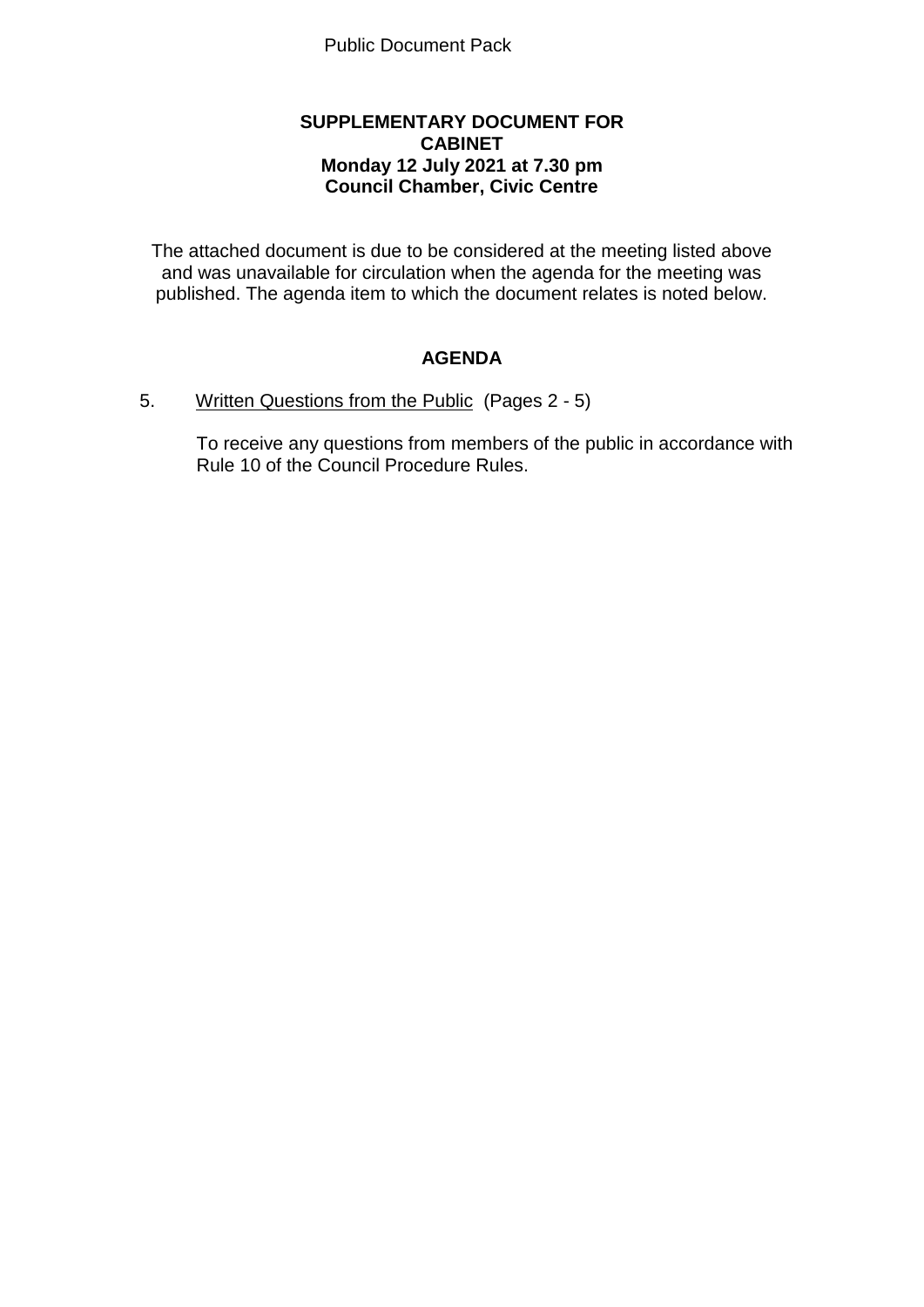Agenda Item 5

# **Cabinet – 12 July 2021 Questions from the Public**

# **1 Neil Warner-Baker to Councillor Michael Hardware (Portfolio Holder for Strategic Growth):**

I am a resident and stakeholder of the land where the proposed Stort Crossing, Pye Corner to Edinburgh Way is going to take place. On 11/6/21 I showed you and my ward Cllr, Matthew Saggers some of the many concerns I have regarding the proposed river crossing. Among my concerns, I showed you the poor state of the existing surface water storm drain system where it enters the River Stort at Riverway and the associated stench. I recall that you took photographic evidence.

I also showed you the serious flood damage in the form of up rooted trees and the under boring to the historic Latton Mill, which has all occurred since the recent widening of Edinburgh Way and other building schemes to the east of the town. All of this poses a risk to the existing flood defences that were installed at great expense to Harlow Council circa 2002/3. This is when the nearby weir was compromised by flooding and caused a partial collapse of the footpath south of the River Stort backwater and a threat to Mead Park industrial estate.

Recently, you gave a statement on behalf of the leadership of the council to [Yourharlow.com](http://yourharlow.com/) stating that you would raise my objections with the relevant authorities and stakeholders. However, many Cllrs, including those with relevant portfolios, as well as our MP have indicated that they will refer all my questions and concerns to you.

I am concerned that the relevant authorities such as the Highway Authority, might not have been contacted. It is essential to investigate whether these schemes have caused an increase of surface water discharging into the River Stort. This will seriously affect the planning decision of The Central and Eastern proposed River Stort Crossing.

Please could you show me that you have consulted in full with the council and update me on progress in relation to my concerns?

### **Reply from Councillor Michael Hardware (Portfolio Holder for Strategic Growth):**

The Gilston development, and its associated transport infrastructure, has been the subject of significant debate and consultation over many years, and a project we have inherited from the previous Labour administration. The development is enshrined in the East Hertfordshire Local Plan, which was adopted in 2018 following public consultation and an independent examination which found the Plan to be sound. Equally, the principle of the river crossings to support the development at Gilston is also enshrined in the Harlow Local Development Plan which was also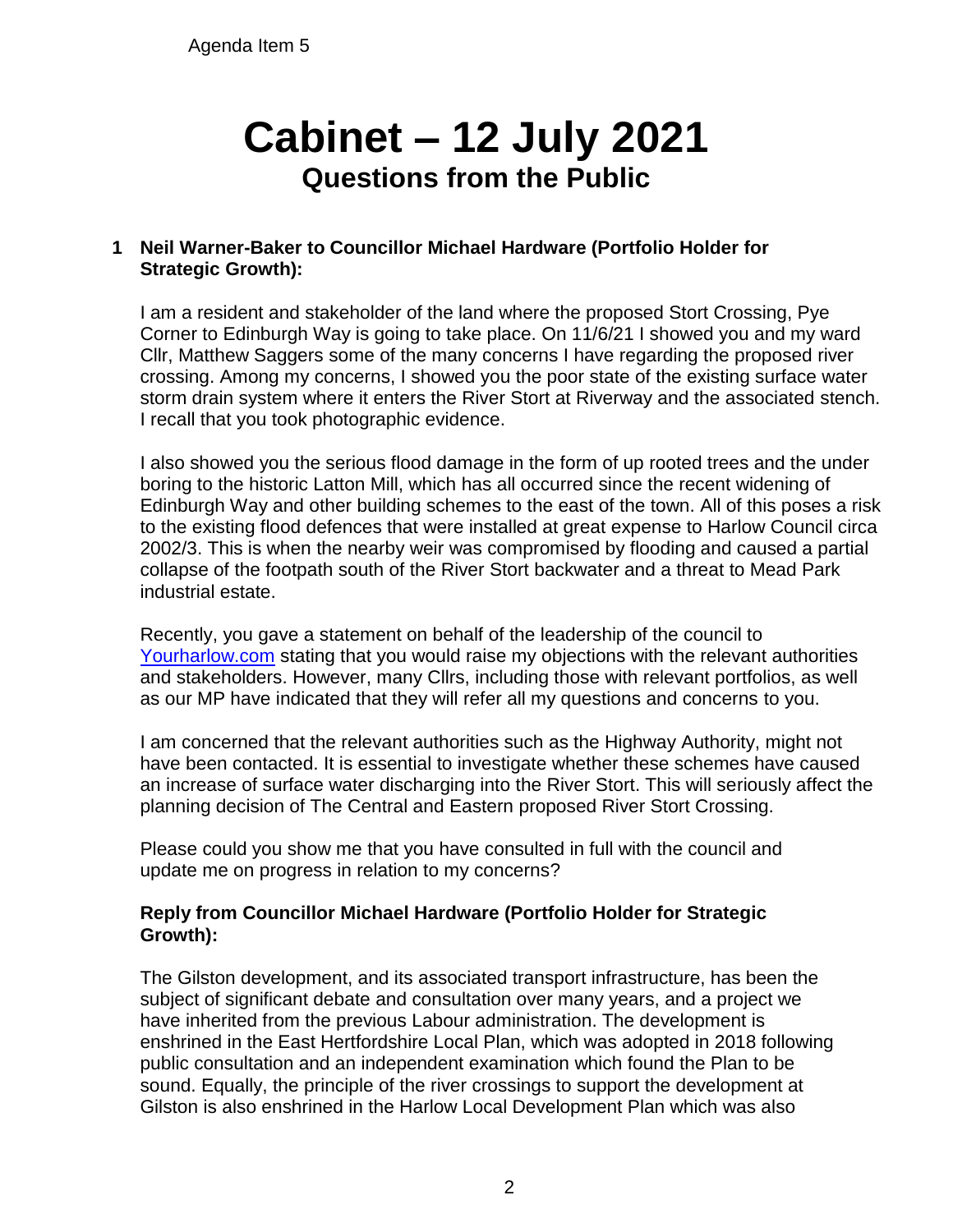consulted upon and was adopted in December 2020 by the previous administration also following independent examination by a planning inspector.

Harlow Council is supportive of the development of new housing to the north of Harlow at Gilston as being vital to meet the future needs of the town and the surrounding area. It is vital to ensure that appropriate levels of infrastructure are provided to support this development and traffic modelling has demonstrated that the Eastern Stort Crossing is required to enable this.

Equally, we have to balance the increasing need for new housing with impacts on the environment. Climate change and global warming is a major issue facing humanity and we need to minimise the impact upon it. Conversely, there has been a housing shortage in the UK for many years. It is one of the reasons why house prices are so high and why it is difficult for many, in particular the younger generations, to get on the housing ladder.

It is a very difficult balance to find.

In answer to Mr Warner-Baker's question I can confirm that the Highway Authorities and the Lead Local Flood Authorities have been engaged and provided comments on the application for the Eastern Stort Crossing.

The proposal includes a series of new drainage infrastructure which will deal with surface water arising from the new road.

Note that the bridge is elevated at the River Way location over existing features. Surface water runoff from the new highway will be stored beneath the highway surface and systems designed to accommodate flows that may arise from a one-in-30-year storm event.

Towards River Way, where the urban area is more constrained, the new roundabout surface water will be attenuated and treated via conveyance and a separator to remove fine pollutants, particles and oils before discharge into the River Stort.

All drainage infrastructure must meet the same level of surface water run off as a greenfield (undeveloped) site. The assessments indicate that there will be no impact on surface water flooding arising from the development.

In terms of preventing flood risk and integrating sustainable drainage through design, the Eastern Stort Crossing proposal meets the requirements of the Environment Agency and the lead local flood authorities. The Drainage Strategy has been agreed in principle at this stage and subsequent engineering design stages will refine details about the proposed attenuation features, which will be controlled by a series of conditions attached to any planning approval. The highways authority has also confirmed to me that approval of these final details will be required before the Section 278 road adoption process can be completed. I am therefore satisfied that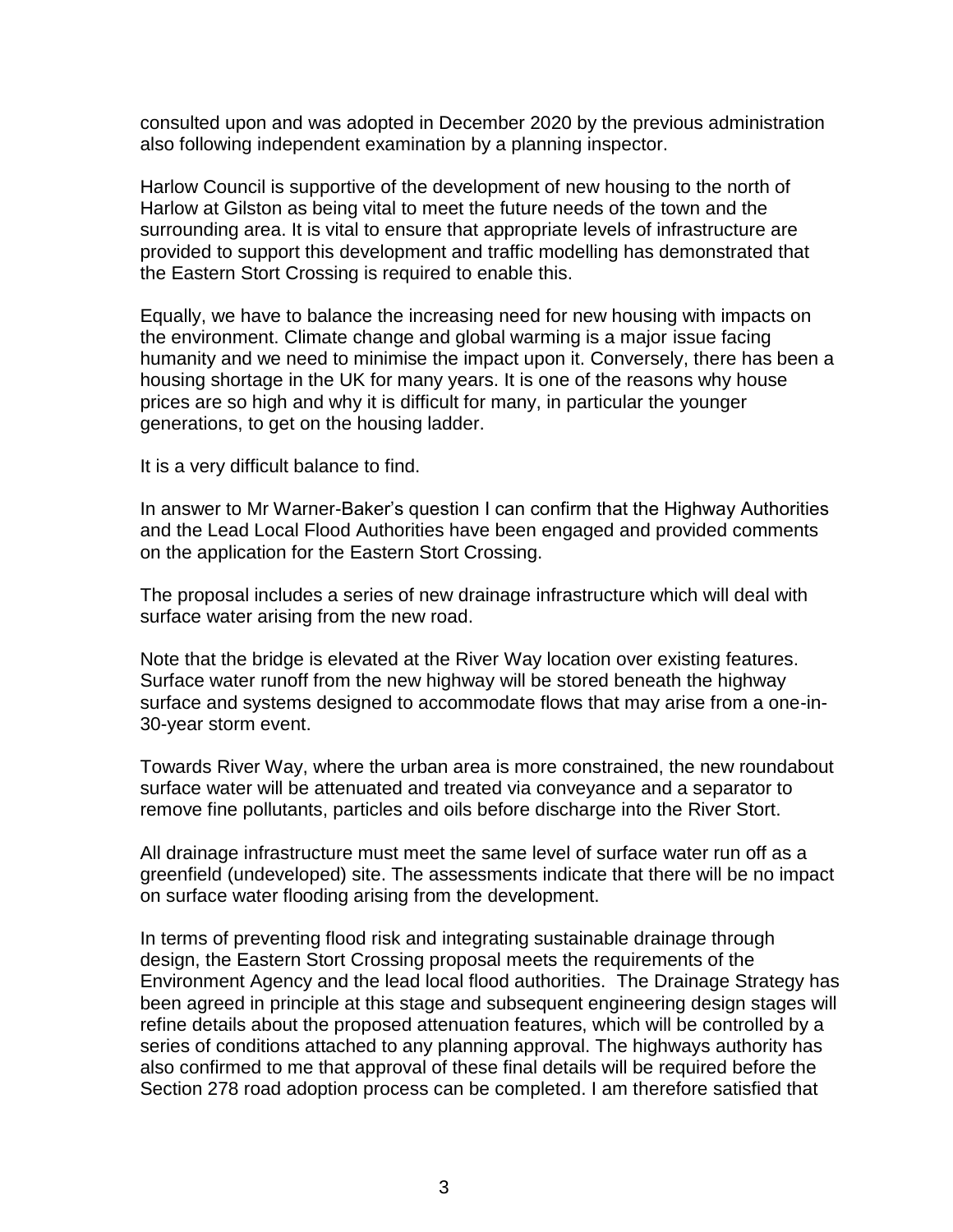there is sufficient engagement from the relevant authorities in relation to this proposal.

Stakeholders for the River Stort Crossing, which have and will continue to be engaged as the Gilston development progresses include:

Natural England The Environment Agency The Highways Agency Lead Local Flood Authorities Highways Authorities Ecology Departments Archaeology Departments Minerals and Waste Authorities (at both County Councils) Herts and Middlesex Wildlife Trust Essex Wildlife Trust The Canal and River Trust Network Rail Greater Anglia National Aerodrome Safeguarding Team at Stansted Airport

Connectivity via the Stort crossings is integral to our once-in-a-lifetime opportunity to attract the transformative investment and growth that Harlow needs in order to fulfil our significant potential.

Sir Frederick Gibberd described Harlow as "an organism which would go on changing and being rebuilt as the needs of the people altered" and the Garden Town and associated infrastructure is the beginning of that new chapter.

There is no evidence to link the river flooding with the expansion of Edinburgh Way. These may be nothing more than coincidence - there are a number of drainage channels and potential sources of increased flow into the River Stort over the last few years when there have also been, and probably the actual cause of, a number of very high rainfall incidences.

The river catchment for the Stort is huge, and most of the Stort navigation comprises hard reinforced bank edges as it functions as a navigable waterway.

There are few parts of the river where the banks are not reinforced and therefore vulnerable to erosion. The Latton Island section is one such location where banks are not reinforced in all locations as the river splits in two to provide a relief flow of water around the lock.

Harlow Council is aware of the erosion damage at the weir mentioned by Mr Warner-Baker. I can confirm that the Council's Environment team is currently in discussion with